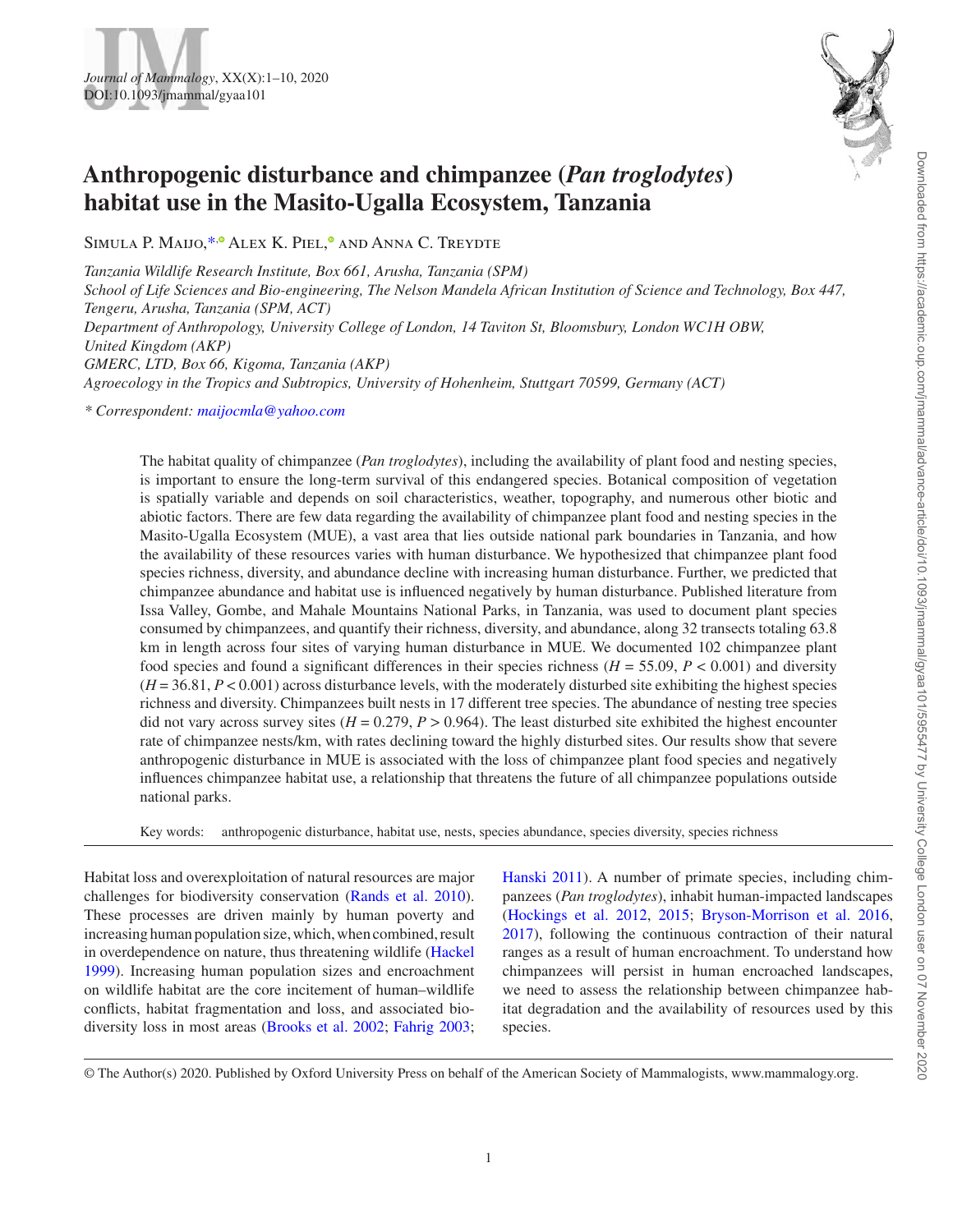The availability and quantity of food resources in chimpanzee habitat is one of the primary factors that drives chimpanzee abundance and distribution ([Stevenson 2001](#page-9-1); [Foerster](#page-8-7) [et al. 2018](#page-8-7)). Hence, as the density of food resources declines, chimpanzee range tends to increase to compensate for reduced food availability ([Baldwin et al. 1982\)](#page-7-1). Alternatively, chimpanzees might instead consume more nutrient-poor foods ([Doran](#page-8-8) [1997](#page-8-8); [Basabose 2005\)](#page-7-2), which may reduce their fitness and survival. Chimpanzees are omnivorous and feed on fruits, leaves and other plant parts, vertebrates, and invertebrates, as well as on inorganic substances (i.e., termite mound soil and rocks— [Goodall 1968;](#page-8-9) [Nishida and Uehara 1983;](#page-9-2) [Newton-Fisher 1999](#page-9-3); [Nishida 2012;](#page-9-4) [Watts et al. 2012a,](#page-9-5) [2012b;](#page-9-6) [Itoh](#page-8-10) and [Nakamura](#page-9-7) [2015](#page-9-7); [Piel et al. 2017\)](#page-9-8). Notwithstanding, chimpanzees predominantly depend on plant matter, especially ripe fruits, which constitute the majority of their diet ([Goodall 1968;](#page-8-9) [Nishida](#page-9-9) [1968](#page-9-9); [Nishida and Uehara 1983](#page-9-2); [Nakamura et al. 2013](#page-9-10)).

In addition to food resources, the availability of nesting sites is another key factor influencing chimpanzee presence, abundance, and distribution ([Carvalho et al. 2015\)](#page-8-11). Nesting is a daily behavior in all great ape species ([Goodall 1968;](#page-8-9) [Fruth et al.](#page-8-12)  [2018](#page-8-12)). All weaned great apes, including chimpanzees, build night nests for sleeping, occasionally build daytime nests for resting, and rarely re-use nests [\(Goodall 1962;](#page-8-13) [Rothman et al.](#page-9-11) [2006](#page-9-11)). Although any woody species is a potential nesting site, chimpanzees nest nonrandomly wherever the behavior has been studied [\(Basabose and Yamagiwa 2002;](#page-7-3) [Hernandez-Aguilar](#page-8-14) [2009](#page-8-14); [Stewart et al. 2011](#page-9-12); [Last and Muh 2013\)](#page-8-15). Chimpanzee nests, therefore, are a good proxy for chimpanzee presence [\(Hernandez-Aguilar et al. 2013\)](#page-8-16) and reveal chimpanzee habitat use as well as population density and trends ([Kühl et al. 2017](#page-8-17)). Indeed, most approaches for estimating wild chimpanzee populations rely on nest counts [\(Plumptre and Reynolds 1997](#page-9-13); [Bonnin et al. 2018\)](#page-7-4). In some areas, chimpanzees occur at low densities and thus nest counts are impracticable over a large area. Nevertheless, recent work using drones ([Bonnin et al.](#page-7-4) [2018](#page-7-4)) demonstrates the effectiveness of nest counts for population size estimates in wild chimpanzees.

Chimpanzee populations are declining rapidly [\(Junker](#page-8-18) [et al. 2012](#page-8-18)), threatened by habitat loss, poaching, disease, and the pet trade [\(Leendertz et al. 2006;](#page-8-19) [Hockings et al. 2015](#page-8-4); [Kühl et al. 2017,](#page-8-17) [2019](#page-8-20)). In Tanzania, eastern chimpanzees (*P. t. schweinfurthii*) are distributed across the western region [\(TAWIRI 2018\)](#page-9-14), with an estimated total population of less than 2,500 individuals [\(Moyer et al. 2006](#page-9-15); [Piel and Stewart 2014](#page-9-16)). More than 75% of the current population lives outside national parks [\(Piel et al. 2015a\)](#page-9-17). Chimpanzee numbers outside national parks have significantly declined in the 2000's [\(Yoshikawa](#page-9-18) [et al. 2008](#page-9-18); [Ogawa et al. 2013](#page-9-19)) and a significant subpopulation is found in the Masito-Ugalla Ecosystem (MUE; [Fig. 1](#page-2-0); [Moore](#page-8-21) [and Vigilant 2013](#page-8-21); [Piel et al. 2015a\)](#page-9-17). Surveys across MUE in 2012 revealed a density of 0.1 individuals/km<sup>2</sup> [\(Piel et al.](#page-9-17) [2015a](#page-9-17)), and a total population of about 288 individuals, or > 10% of Tanzania's chimpanzees.

Studies on the relationship between disturbance and primate populations have been conducted on a number of species. [Chapman](#page-8-22)  [and Chapman \(2000\)](#page-8-22) found that anthropogenic disturbance affected the abundance and group size of red colobus and red-tailed guenons in Kibale National Park, Uganda. [Cavada et al. \(2019\)](#page-8-23) described the relationship between anthropogenic disturbance and the density of arboreal primate species in the Udzungwa Mountains of Tanzania and showed that disturbance negatively affected primate density. [Herrera et al. \(2011\),](#page-8-24) examining the effects of disturbance on lemurs at Ranomafana National Park, Madagascar, found that anthropogenic disturbance did not always have deleterious effects on primates. The variation in lemur abundance was related to diet (i.e., feeding guilds) rather than disturbance, with frugivorous species more prone to population declines than folivores or insectivores. Moreover, anthropogenic disturbance not only affects primate densities but also their behaviors [\(Kühl et al. 2019](#page-8-20)). In most environments where nonhuman primates coexist with people, primates exhibit behavioral flexibility, including dietary adjustments, to survive [\(McCarthy et al. 2017](#page-8-25); [McLennan et al. 2017\)](#page-8-26).

There are a number of studies that described chimpanzee diet across western Tanzania ([Table 1](#page-2-1)). However, the only two studies that described chimpanzee diet in MUE were undertaken in the Issa Valley, and at Nguye and Bhukalai sites. Based on chimpanzee diet studies across western Tanzania, [Yoshikawa and](#page-9-20)  [Ogawa \(2015\)](#page-9-20) found a proportion (range: 20–39%) of the identified chimpanzee plant food species to overlap between Nguye, Bhukalai, Gombe, and Mahale Mountains. For example, of 100 plant food species identified in Nguye and Bhukalai, 39% of the plant food species also were consumed by the Mahale chimpanzees, and 33% by the Gombe chimpanzees. Out of 198 plant food species identified in Mahale Mountains National Park, Nguye and Bhukalai chimpanzees consumed 20%, and of 147 plant food species identified in Gombe National Park, Nguye and Bhukalai chimpanzees consumed 22%.

While Balcomb et al. (2000) found a positive relationship between the density of fleshy fruit trees and chimpanzee density measured across six sites in Kibale Forest, Uganda, a similar study on plant food availability and habitat disturbance has yet to be carried out at MUE, where anthropogenic disturbance is high ([Plumptre et al. 2010](#page-9-21); [Wilfred and MacColl 2014](#page-9-22)). Increasing threats from agricultural expansion, settlements, cattle herding, annual fires, logging, and poaching have been reported in the region and threaten chimpanzee habitat. Given the rate of disturbance across MUE in western Tanzania and the direct result disturbance has on chimpanzees and populationspecific cultures [\(Kühl et al. 2019\)](#page-8-20), a clearer understanding of the relationship between habitat disturbance, resource availability, and chimpanzee abundance is required.

In this study, we compared the availability of chimpanzee plant food and nesting species across four areas within MUE to investigate whether human disturbance levels are associated with chimpanzee plant food species, nesting tree species, and chimpanzee abundance. Following [Morgan et al.'s \(2018\)](#page-8-27) model of assessing the impact of human activities on great apes and their habitat, we quantified the extent of human disturbance in MUE and related the levels of human disturbance to chimpanzee abundance and resources. We hypothesized first, that chimpanzee plant food species richness, diversity, and abundance, decline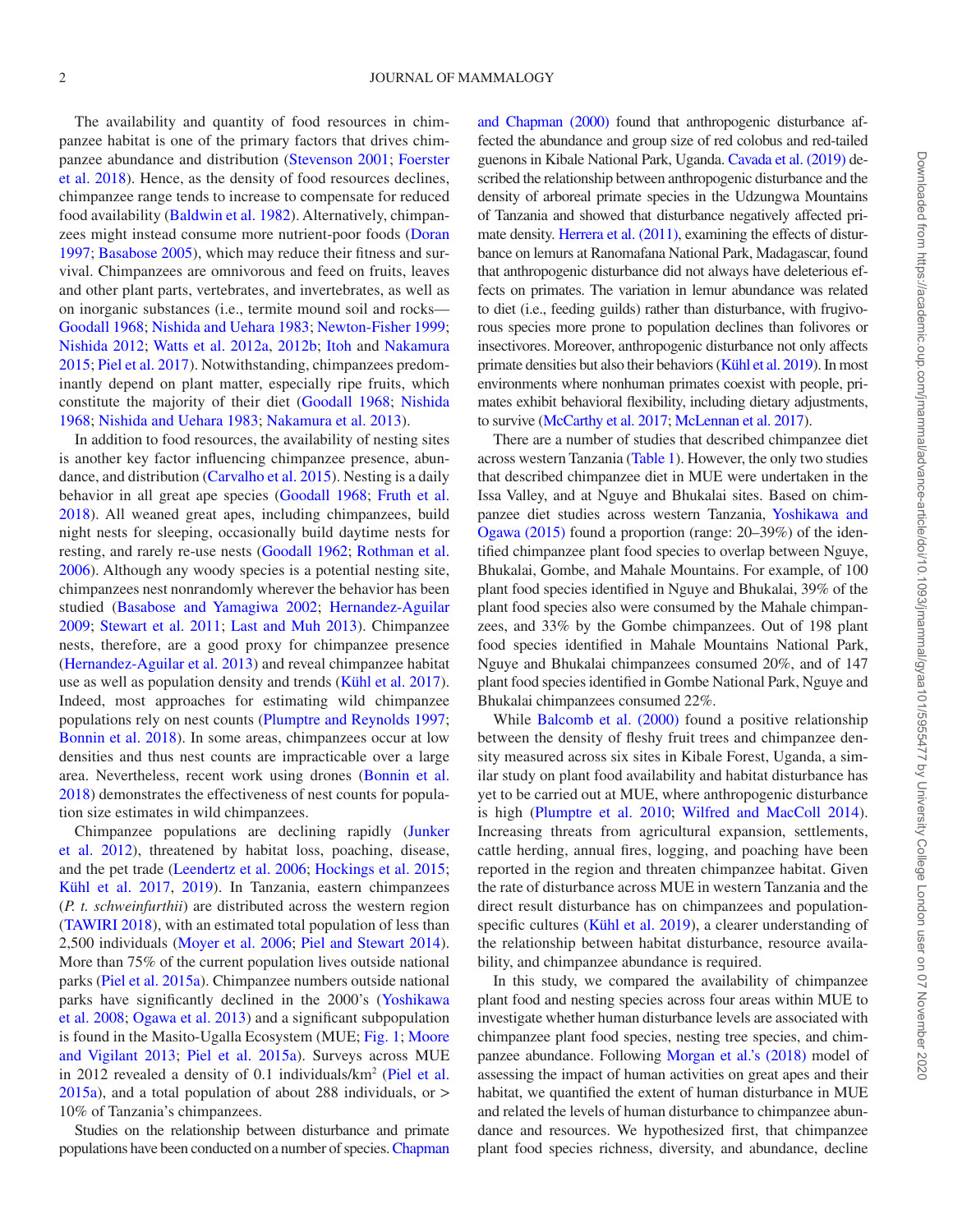

<span id="page-2-0"></span>**Fig. 1.**—Map of the four survey sites located in the Masito-Ugalla Ecosystem, western Tanzania.

<span id="page-2-1"></span>**Table 1.—**Chimpanzee diet data summarized from western Tanzania communities. Indirect and direct refer to observation methods (indirect methods used fecal analyses and food remains; direct methods used observations through focal follows).

| Site               | Vegetation   | Method   | # Fecal samples | # Species consumed | Reference                  |  |
|--------------------|--------------|----------|-----------------|--------------------|----------------------------|--|
| <b>Issa Valley</b> | Open habitat | Indirect | 810             | 69                 | Piel et al. (2017)         |  |
| Nguye and Bhukalai | Open habitat | Indirect | 465             | 100                | Yoshikawa and Ogawa (2015) |  |
| Mahale             | Forested     | Direct   | <b>NA</b>       | 198                | Nishida and Uehara (1983)  |  |
| Gombe              | Forested     | Direct   | <b>NA</b>       | 147                | Wrangham $(1975)$          |  |

with increasing human disturbance. Second, that chimpanzee abundance—as inferred from nest counts—would be negatively associated with human disturbance: we predicted that nest counts would be high in areas of low or no human disturbance.

# **Materials and Methods**

This study was carried out in the MUE at four sites (Issa Valley, Mfubasi, Mlofwesi, and Mapalamane; [Fig. 1](#page-2-0)) during the wet season from February to May, 2019. MUE is a region located in western Tanzania and forms a part of the Greater Mahale Ecosystem (GME), covering an area of  $5,756 \text{ km}^2$  ([Piel et al.](#page-9-17) [2015a](#page-9-17)). The region is a biodiversity-rich habitat [\(Moyer et al.](#page-9-15)  [2006\)](#page-9-15) and is protected partly as the Tongwe Forest Reserves (TFRs). Major threats to the region include agriculture, which represents the main economic income source for people [\(Mwageni et al. 2015\)](#page-9-23), illegal logging, livestock grazing, bush fires, and poaching ([Plumptre et al. 2010;](#page-9-21) [Pintea 2012](#page-9-24); [Wilfred and MacColl 2014](#page-9-22)). [Wilfred and MacColl \(2014\)](#page-9-22) reported on the pattern of illegal natural resource exploitation in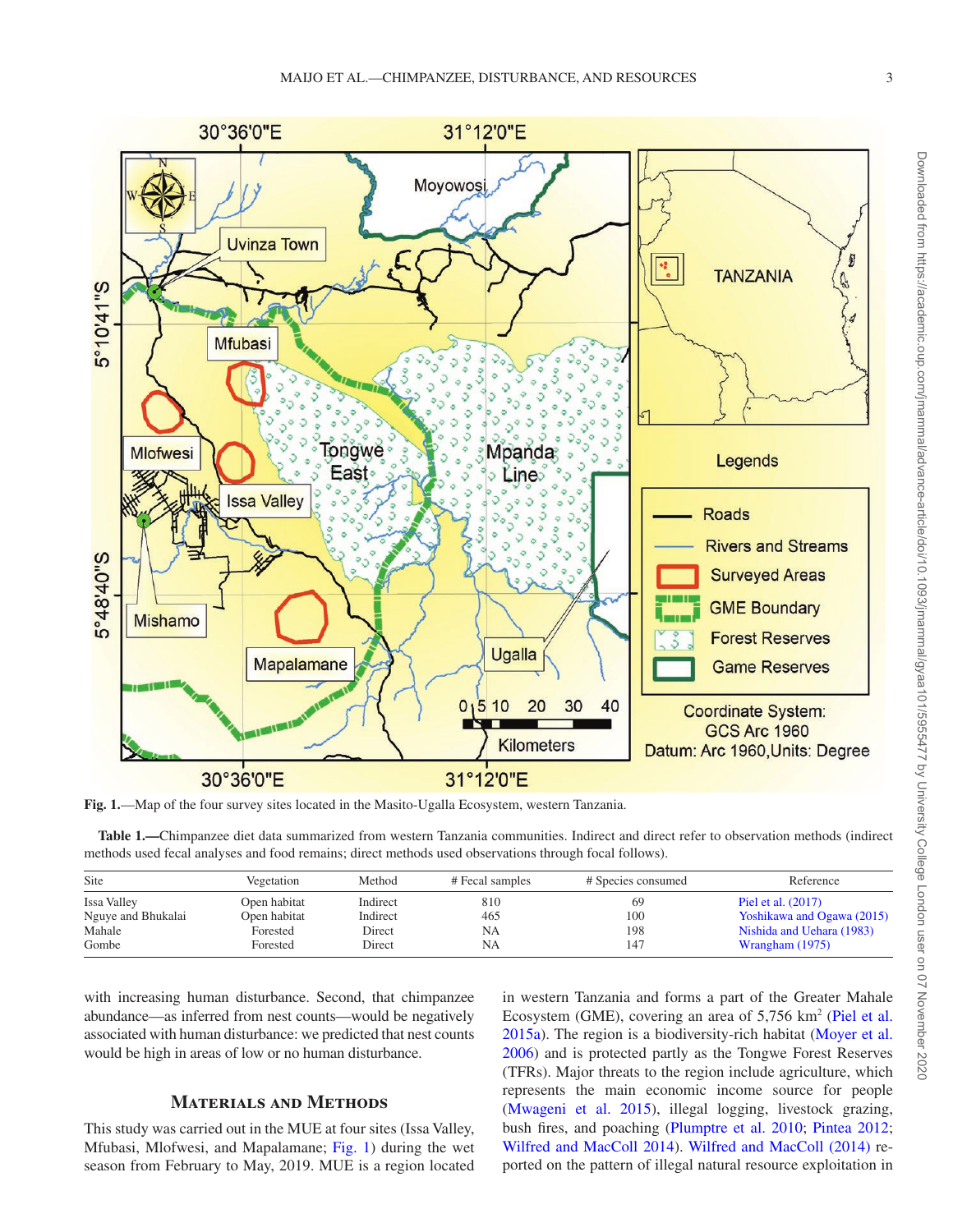Ugalla, western Tanzania, and found poaching, logging, and bushmeat hunting, to be the dominant illegal activities.

Elevation across MUE ranges from 900 to 1,800 masl, with average annual temperatures from 11°C to 35°C [\(Piel et al.](#page-9-17)  [2015a](#page-9-17)) and average annual rainfall between 900 and 1,400 mm, mainly falling between November and April ([Piel et al. 2015b](#page-9-26)). The ecosystem is characterized by five different vegetation types: (1) miombo woodland, dominated by *Brachystegia* spp. and *Julbernardia* spp., interspersed with (2) seasonally inundated grasslands, (3) rocky outcrops, as well as (4) evergreen riparian and (5) thicket riverine forests ([Piel et al. 2017\)](#page-9-8). Open woodland (i.e., more open miombo woodland) is reported as wooded grassland in this study. Issa Valley, Mfubasi, Mlofwesi, and Mapalamane vary in protection status. Issa Valley and Mfubasi are located in Tongwe East Forest Reserve, Mlofwesi is located in Tongwe West Forest Reserve, and Mapalamane is located in Mishamo Village Forest, a lower level protection status from the TFRs, which are District forest reserves. Despite the difference in protection status, all the sites experience anthropogenic activities. Issa Valley has an established long-term research presence, which has been shown to deter some human activities ([Piel et al. 2015b](#page-9-26)). In contrast, Mfubasi, Mlofwesi, and Mapalamane, all have experienced extensive disturbance over the last 10 years ([Piel and Stewart 2014](#page-9-16)).

To survey chimpanzee plant food species, we laid out eight 2-km-long transects radially around a center point established in each study site. We walked approximately 1 km away from the center point before starting transects, covering different vegetation types. In some cases, we walked for more than 1 km until a particular vegetation type was reached. That is, the start point of transects depended on the availability of a particular vegetation type and the direction followed the extension of such vegetation type. Because riparian forests rarely are sited along cardinal directions, we followed these forests regardless of the cardinal direction. Along each transect, we established 10 vegetation plots of 25 m  $\times$  25 m each, with 200 m between plots, summing up to  $199,375$  m<sup>2</sup> (0.199 km<sup>2</sup>) of the total sampled vegetation plot area across survey sites. We did not conduct vegetation plots in cultivated areas. Since most of MUE is miombo woodland with few strips of riparian forest and very few patches of wooded grassland, we used stratified sampling to have sufficient representation of chimpanzee plant food species. The vegetation plots covered wooded grassland, riparian forest, and miombo woodland. A total of 6 (2%) vegetation plots were sampled in wooded grassland, 137 (43%) in riparian forest, and 176 (55%) in miombo woodland. Published literature ([Goodall 1968](#page-8-9); [Wrangham 1975](#page-9-25); [Nishida and Uehara](#page-9-2) [1983;](#page-9-2) [Nakamura et al. 2015;](#page-9-7) [Piel et al. 2017\)](#page-9-8) was used to document chimpanzee plant food species ([Supplementary Data](http://academic.oup.com/jmammal/article-lookup/doi/10.1093/jmammal/gyaa101#supplementary-data)  [SD1\)](http://academic.oup.com/jmammal/article-lookup/doi/10.1093/jmammal/gyaa101#supplementary-data). In each plot, we documented and counted all known chimpanzee plant food species and determined their growth form and diameter at breast height (DBH).

We inferred chimpanzee abundance from chimpanzee nest presence [\(Plumptre and Reynolds 1997](#page-9-13); [Kouakou et al.](#page-8-28)  [2009;](#page-8-28) [Bonnin et al. 2018](#page-7-4)) and identified nesting tree species. Chimpanzee nests visible along and from transects were counted and recorded, and we established a 10-m radius around any nest to document nearby nests. Chimpanzee nest number served as a proxy for chimpanzee abundance as our sample size did not warrant further analyses using DISTANCE to calculate population density ([Buckland et al. 2001\)](#page-8-29). Using nest counts as a proxy measure for population density has known limitations. For instance, nest age and nest production rate (both of which influence density calculations) can vary by region and season. However, previous work in Tai Forest, Cote d'Ivoire, that tested the reliability of nest counts with known population sizes demonstrated nest counts as an effective method to document wild chimpanzee population sizes and confirmed that the method produced reasonable density estimates [\(Kouakou et al. 2009](#page-8-28)).

To quantify anthropogenic disturbance, we documented human activities that interrupted the natural state of chimpanzee habitat. We recorded different human activities based on visible signs along transects and in vegetation plots ([Table 2](#page-3-0)). All signs, e.g., cattle bomas, houses, farms, etc., within 50 m of transects and plots were documented. We used the presence of houses and people to count households. Agricultural activity was determined based on the presence of cultivated fields and areas cleared for cultivation, and the number of different farms based on farm demarcations; visible cattle herds and bomas represented livestock grazing. When more than one sign of different human activities was observed in a single location, e.g., logging on farms, beekeeping on farms, etc., we recorded only the major activities that were presumed to cause the greatest impact on chimpanzee habitat, regardless of the others. In general, we recorded type, frequency, and location, of each event of illegal human activity and assumed that each recorded activity had a different impact on chimpanzee habitat. Based on the presumed impact, we assigned impact scores following Morgan et al. (2018) between 1 (lowest impact) and 5

<span id="page-3-0"></span>**Table 2.—**Human activities recorded across Masito-Ugalla Ecosystem (MUE) with respective weight of destructive impacts (impact score) on chimpanzee habitat. Impact scores of a particular human activity were based on the extent of disturbance the activity is likely to pose on chimpanzee habitat.

| Human activities            | Signs for identification    | Impact score   |
|-----------------------------|-----------------------------|----------------|
| Agriculture                 | Cultivated fields           | 5              |
|                             | Cleared areas for farming   | 5              |
| Beekeeping                  | Commercial beehives         |                |
|                             | Illegal beehives            | 2              |
|                             | Debarking tree for beehives | $\mathfrak{D}$ |
| Harvesting medicinal plants | Peeling of tree barks       |                |
|                             | Digging for tree roots      |                |
| Livestock grazing           | Cattle herds                | 3              |
|                             | Cattle bomas                | 4              |
| Logging                     | Logging sites               | 4              |
|                             | Cut logs                    | $\mathfrak{2}$ |
|                             | Logging stumps              | $\mathfrak{D}$ |
| Poaching                    | <b>Snares</b>               |                |
|                             | Encountered poachers        | $\overline{c}$ |
| Settlement                  | Households                  | 4              |
| Small fires                 | Burnt vegetation            | 3              |
|                             |                             |                |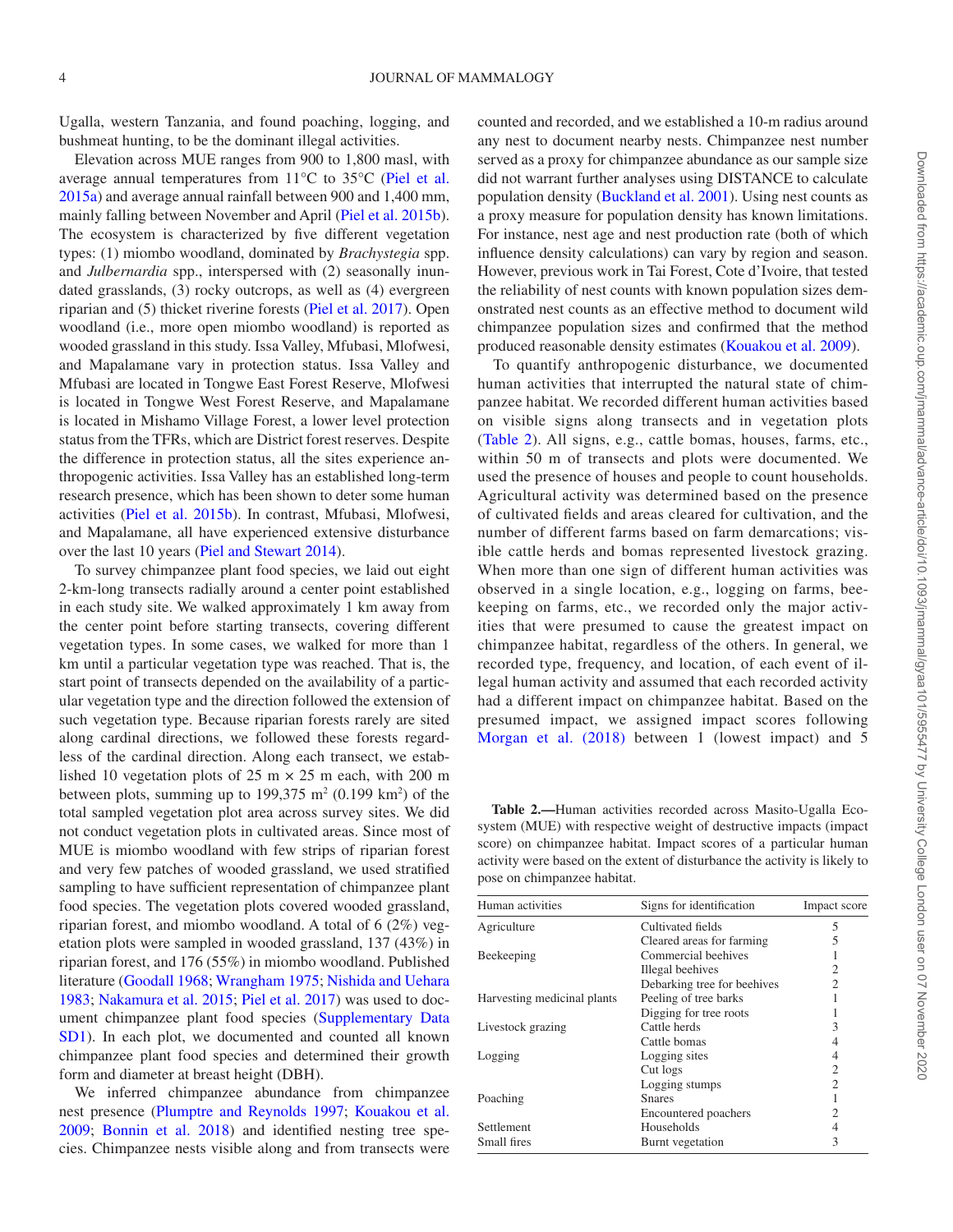(highest impact) to all types of human activities observed across MUE ([Table 2](#page-3-0)).

We computed the frequency of anthropogenic evidence by using encounter rates of the signs per kilometer walked. Following [Morgan et al. \(2018\)](#page-8-27), we multiplied the weighted impact scores by the frequency of encounters of each sign and then summed an overall measure of severity of disturbance per site. Based on the disturbance measure, we placed survey sites into four categories, i.e., least disturbed, mildly disturbed, moderately disturbed, and highly disturbed sites [\(Table 3\)](#page-4-0).

We calculated chimpanzee plant food species richness by counting the total number of plant food species in each vegetation plot and then determined Shannon–Wiener diversity indices. We defined chimpanzee plant food abundance as the total number of individual plant species with DBH > 10 cm per site. Based on the hypothesis that chimpanzee plant food species richness, diversity, and abundance, decline with increasing human disturbance, we averaged the values and compared the intersite values across disturbance categories.

To determine if the data were normally distributed, we carried out a Shapiro–Wilk test followed by a Levene's test for homogeneity of variances ([Shapiro and Wilk 1965](#page-9-27)). We used a Kruskal–Wallis test with Dunn's post hoc test to compare the variation of chimpanzee plant food species richness, diversity, and abundance, among and within sites as the data sets were non-normal. We also compared chimpanzee plant food species richness, diversity, and abundance across vegetation types. We converted chimpanzee nest number into nests/ km walked in each survey site and related these proportions

<span id="page-4-0"></span>**Table 3.—**Encounter rates of human activities per km walked in each survey site and the severity of disturbance calculated by multiplying the weighted impact scores and the frequency of encounters of each human activity and then summed as an overall measure of severity of human disturbance. The values indicate the rate of encounter of a particular human activity per km walked in different survey sites. Last row on the bottom show severity of disturbance (=Severity).

| Severity                       | Issa<br>Valley     | Mfubasi             | Mlofwesi                | Mapalamane          |
|--------------------------------|--------------------|---------------------|-------------------------|---------------------|
| Cultivated fields              | 0.00               | 0.00                | 0.00                    | 2.00                |
| Cleared areas for<br>farming   | 0.00               | 0.00                | 0.00                    | 0.31                |
| Commercial beehives            | 0.00               | 0.00                | 2.06                    | 0.00                |
| Illegal beehives               | 0.06               | 0.81                | 3.56                    | 0.44                |
| Debarking tree for<br>beehives | 0.00               | 0.06                | 0.75                    | 0.00                |
| Peeling of tree barks          | 0.06               | 0.00                | 0.06                    | 0.00                |
| Digging for tree roots         | 0.00               | 0.00                | 0.00                    | 0.13                |
| Cattle herds                   | 0.00               | 0.31                | 0.13                    | 0.63                |
| Cattle bomas                   | 0.00               | 0.13                | 0.06                    | 0.50                |
| Logging sites                  | 0.13               | 0.31                | 0.81                    | 0.19                |
| Cut logs                       | 0.00               | 0.44                | 0.69                    | 0.00                |
| Logging stumps                 | 0.00               | 0.25                | 1.13                    | 0.19                |
| <b>S</b> nares                 | 0.19               | 0.00                | 0.38                    | 0.00                |
| Encountered poachers           | 0.00               | 0.13                | 0.00                    | 0.00                |
| Households                     | 0.00               | 0.00                | 0.00                    | 2.88                |
| Burnt vegetation               | 0.31               | 0.00                | 0.13                    | 0.00                |
| Severity of<br>disturbance     | 29                 | 77                  | 294                     | 465                 |
| Disturbance category           | Least<br>disturbed | Mildly<br>disturbed | Moderately<br>disturbed | Highly<br>disturbed |

to disturbance categories. We carried out all statistical analyses in Paleontological Statistics software (PAST Version 3.20[—Hammer et al. 2001](#page-8-30)) and for all statistical tests, statistical significance was set at  $P = 0.05$ .

#### **Results**

The types and frequency of anthropogenic activities differed across survey sites and disturbance categories ([Table 3\)](#page-4-0). At Issa Valley (the least disturbed site), anthropogenic signs were old and we observed no active signs during the survey. In Mfubasi (the mildly disturbed site), we documented recent signs of livestock activities, beekeeping, poaching, and logging. At Mlofwesi (the moderately disturbed site) we found evidence of active logging, poaching signs, livestock grazing, illegal beekeeping, and commercial beekeeping. In Mapalamane (the highly disturbed site), we observed predominantly active agricultural activities, numerous settlements, and livestock activities. Mapalamane was inhabited with people in established settlements and contained cleared land for cultivation of corn (*Zea mays*), cassava (*Manihot esculenta*), tobacco (*Nicotiana tabacum*), cotton (*Gossypium* sp.), sunflower (*Helianthus* sp.), beans (*Phaseolus vulgaris*), and other crops.

Logging and illegal beekeeping were present across all four survey sites in MUE. Logging threatened *Pterocarpus angolensis* and *P. tinctorius* tree species. The latter species is an important food source for chimpanzees ([Piel et al. 2017](#page-9-8)). We observed cut logs of both species in Mfubasi and Mlofwesi sites. We recorded seven locations of already cut logs (range: 1–4 logs) in Mfubasi and 11 locations (range: 1–6 logs) in Mlofwesi. Mlofwesi had a slightly but not significantly higher mean of cut logs 3.1  $(3.1, SE = 0.5)$  than Mfubasi 2.1  $(2.1,$  $SE = 0.4$ ;  $t = 1.049$ ,  $P = 2.119$ ). Illegal beekeeping threatened *J*. *globiflora* and *B*. *speciformis* because local people debark these tree species to make local beehives. These two tree species provide chimpanzees with food ([Piel et al. 2017\)](#page-9-8) and are important tree species used in nesting.

We documented a total of 102 potential chimpanzee plant food species that occurred within MUE ([Supplementary Data](http://academic.oup.com/jmammal/article-lookup/doi/10.1093/jmammal/gyaa101#supplementary-data)  [SD1](http://academic.oup.com/jmammal/article-lookup/doi/10.1093/jmammal/gyaa101#supplementary-data)). Of these plant species, most were trees (62%), followed by herbs (12%), shrubs (9%), lianas (8%), climbers (7%), and grasses and palm trees (1% each). Chimpanzee plant food species richness differed significantly among sites with different disturbance levels  $(H = 55.09, P < 0.001;$  [Fig. 2](#page-5-0)), with Mlofwesi and Mapalamane exhibiting the highest richness values. These two sites also exhibited higher chimpanzee plant food diversity compared to the other two  $(H = 36.81,$ *P* < 0.001; [Fig. 3](#page-5-1)). Chimpanzee plant food abundance (i.e., trees, shrubs, and liana species with  $DBH > 10$  cm) did not differ significantly across sites  $(H = 2.477, P = 0.478)$ . Riparian forest exhibited chimpanzee plant food species richness that was nearly twice that of wooded grassland  $(H = 33.58,$  $P < 0.001$ ; Fig. 4). Chimpanzee plant food diversity did not differ significantly across vegetation types  $(H = 1.334,$  $P = 0.513$ ; however, chimpanzee plant food abundance (i.e., trees, shrubs, and liana, species with  $DBH > 10$  cm)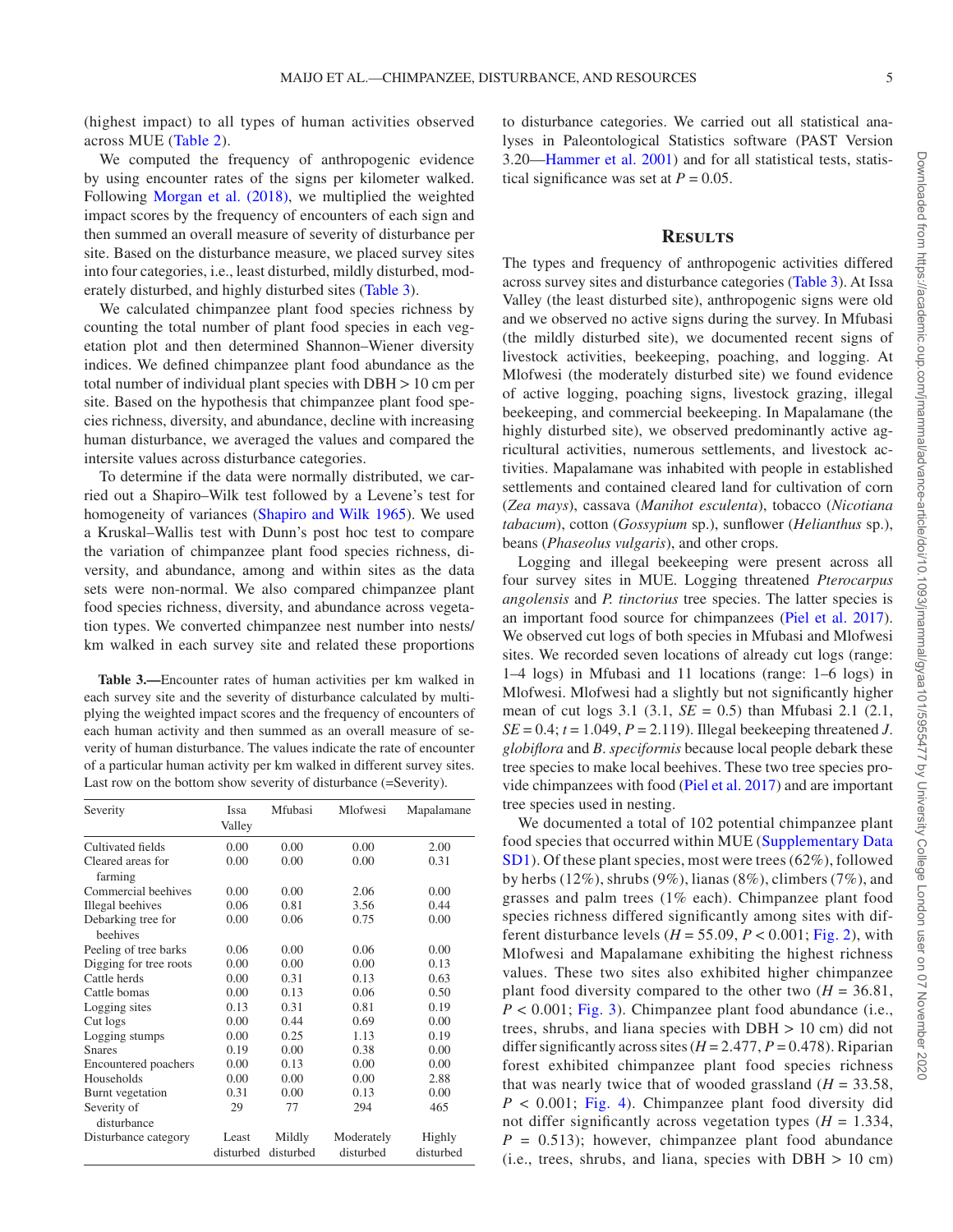

<span id="page-5-0"></span>**Fig. 2.**—Variation in average chimpanzee plant food species richness across the four sites of different disturbance levels in the Masito-Ugalla Ecosystem (MUE). The averages were calculated from vegetation plots ( $n = 80$  in Issa Valley, 80 in Mfubasi, 79 in Mlofwesi, and 80 in Mapalamane). Issa Valley = least disturbed site, Mfubasi = mildly disturbed site, Mlofwesi = moderately disturbed site, and Mapalamane = highly disturbed site. The line in the box represents the median and the box the upper and lower quartile, each representing 25% of data scores. Whiskers are variability of data scores outside the upper and lower quartiles, and points represent outliers. \*\**P* < 0.01, and \*\*\**P* < 0.001, based on a Kruskal–Wallis test.



<span id="page-5-1"></span>**Fig. 3.**—Variation in average chimpanzee plant food diversity across the four sites of different disturbance levels in the Masito-Ugalla Ecosystem (MUE). The averages were calculated from vegetation plots (*n* = 80 in Issa Valley, 80 in Mfubasi, 79 in Mlofwesi, and 80 in Mapalamane). Issa Valley = least disturbed site, Mfubasi = mildly disturbed site, Mlofwesi = moderately disturbed site, and Mapalamane = highly disturbed site. The line in the box represents the median and the box the upper and lower quartile, each representing 25% of data scores. Whiskers are variability of data scores outside the upper and lower quartiles, and points represent outliers. \*\*\**P* < 0.001 based on a Kruskal–Wallis test.



<span id="page-5-2"></span>**Fig. 4.**—Variation in average chimpanzee plant food species richness across vegetation types. The averages were calculated from vegetation plots (*n* = 6 in wooded grassland, 176 in miombo woodland, and 137 in riparian forest). The line in the box represents the median and the box the upper and lower quartile, each representing 25% of data scores. Whiskers are variability of data scores outside the upper and lower quartiles, and points represent outliers. \*\**P* < 0.01, and \*\*\**P* < 0.001 based on a Kruskal–Wallis test.

was higher in miombo woodland compared to riparian forest and wooded grassland  $(H = 9.163, P < 0.01)$ .

The encounter rates of the number of chimpanzee nests (i.e., nests/km) differed significantly between sites with different disturbance levels. The least disturbed site had the highest encounter rate of chimpanzee nests (8.5 nests/km); encounter rates declined considerably toward the highly disturbed site (1.5 nests/km). Seventeen different plant species comprised the trees in which all nests were built ([Table 4\)](#page-6-0). The abundance of the identified nesting plant species did not vary significantly across sites  $(H = 0.279, P > 0.964)$ . *Brachystegia boehmii* and *J. unijugata* were the most frequently used nesting species.

## **Discussion**

In this study, we compared four sites in the MUE area of western Tanzania to investigate the relationship between anthropogenic disturbance and chimpanzee abundance as well as the availability of chimpanzee plant food species (i.e., species richness, diversity, and abundance) and nesting tree species in each of the sites. In contrast to our hypothesis that chimpanzee plant food species richness, diversity, and abundance decline with increasing human disturbance, our results indicate that chimpanzee plant food species richness and diversity increased with increasing human disturbance, while abundance did not.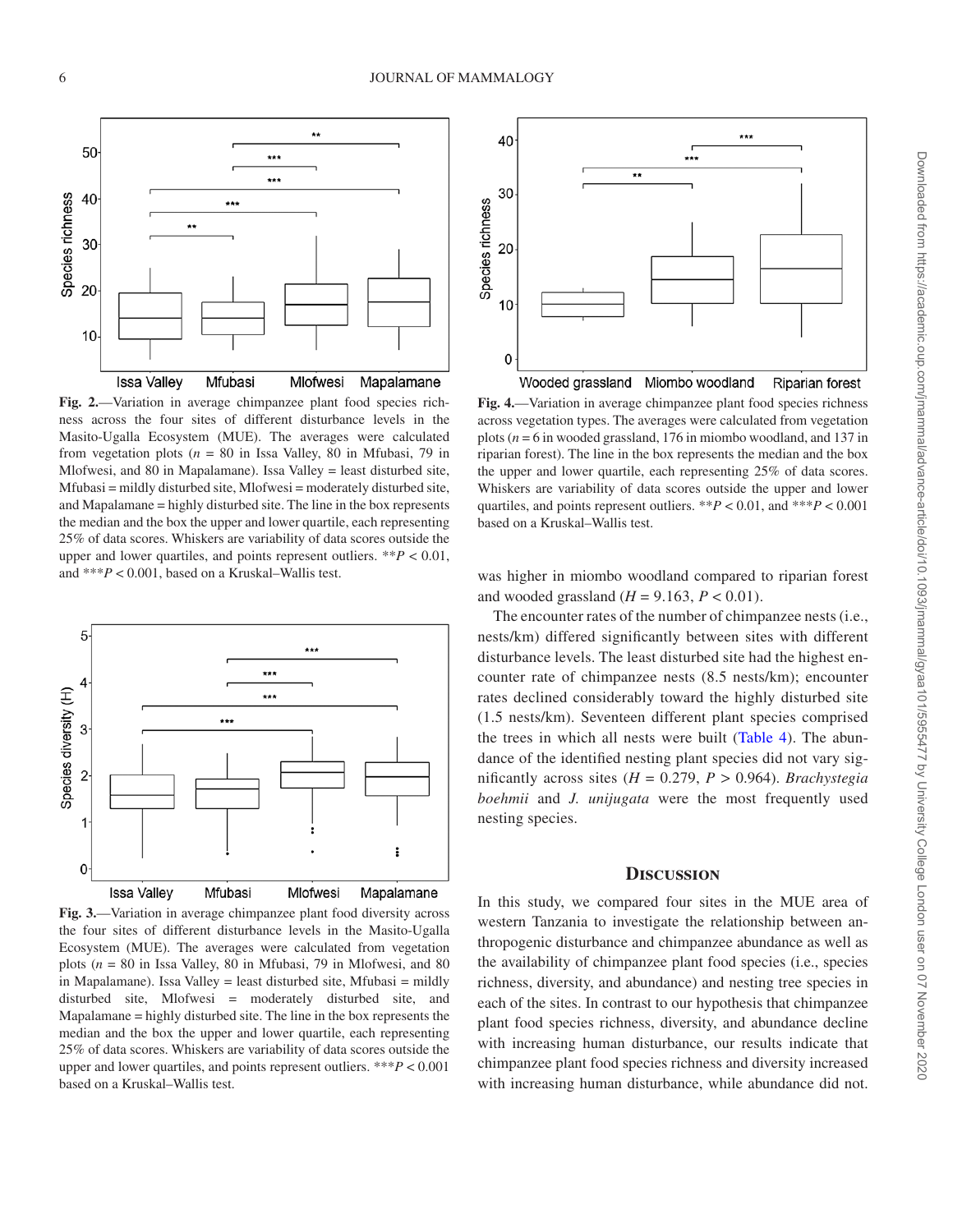<span id="page-6-0"></span>**Table 4.—**Average, minimum, maximum, and the sum as well as relative proportions of number of nests observed per plant species that chimpanzees selected for nesting across all survey sites within Masito-Ugalla Ecosystem.

| Nesting plant species    | Min | Mean | Max            | Sum            | %   |
|--------------------------|-----|------|----------------|----------------|-----|
| Albizia adianthifolia    | 3   | 3    | 3              | 3              | 1.5 |
| Albizia glaberrima       |     |      |                |                | 0.5 |
| Brachystegia boehmii     |     | 7.4  | 16             | 67             | 33  |
| Brachystegia bussei      |     | 2.3  | 3              |                | 3.4 |
| Brachystegia microphylla |     | 2    | 3              | 6              | 3   |
| Brachystegia sp.         |     | 2    | 2              | 4              | 2   |
| Brachystegia speciformis |     | 3.7  | 8              | 11             | 5.4 |
| Combretum molle          |     | 2.7  | 4              | 8              | 3.9 |
| Julbernadia globiflora   |     | 1.7  | $\overline{c}$ | 5              | 2.5 |
| Julbernadia unijugata    |     | 2.6  |                | 49             | 24  |
| Markhamia obtusifolia    |     | 2.5  |                | 5              | 2.5 |
| Parinari curatellifolia  |     |      |                |                | 0.5 |
| Pericopsis angolensis    |     | 2    | 2              | 2              |     |
| Psydrax parviflora       | 2   | 2    | $\overline{c}$ | $\overline{c}$ |     |
| Pterocarpus tinctorius   | 2   | 3    | 4              | 6              | 3   |
| Syzygium guineense       |     | 2.3  | 3              | 14             | 6.9 |
| Uapaca guineensis        |     | 2    | 4              | 12             | 5.9 |

However, at the site with the highest level of human disturbance both species richness and diversity declined slightly.

Our results are consistent with the intermediate disturbance theory, which suggests that species richness and diversity may increase with disturbance in a particular habitat [\(Connell 1978](#page-8-31); [Wilkinson 1999](#page-9-28); [Catford et al. 2012](#page-8-32)), provided that the extent of disturbance is neither too low nor too severe. Moderate disturbance in a particular habitat creates unstable environments of low competitive exclusion between co-occurring species and, therefore, supports high species richness and diversity ([Willig](#page-9-29) [and Presley 2018](#page-9-29)). In contrast, high disturbance interrupts and eliminates many species in plant communities, resulting in plant communities dominated by few tolerant species, a situation that may result in taxonomic homogenization [\(Lôbo et al.](#page-8-33) [2011](#page-8-33)). The intermediate disturbance theory might explain why Mlofwesi, with moderate disturbance, exhibited higher values of chimpanzee plant food species richness and diversity compared to sites of relatively low disturbance such as Issa Valley and Mfubasi. Mfubasi, Mlofwesi, and Mapalamane have all experienced extensive disturbance over the last 10 years [\(Piel](#page-9-16)  [and Stewart 2014](#page-9-16)) and the latter had the highest occurrence of human activities of severe negative influence (e.g., agriculture and settlement) on chimpanzee habitat, which might have influenced the decline of plant food species richness and diversity. Our results suggest that more individual plant species are lost in areas of severe human disturbance than in areas of low human disturbance. This is in agreement with [Köster et al. \(2013\)](#page-8-34), who reported that environmental conditions in disturbed habitats do not support a variety of tree species because few tree species have the capacity to establish in these habitats.

Moreover, our results show that human disturbance has not yet had an influence on the abundance of chimpanzee plant food and nesting tree species. This is in contrast to [Fuller et al.](#page-8-35) [\(1998\),](#page-8-35) who found that human disturbance resulted in changes to forest composition and plant species abundance in New England, United States, which granted was carried out in New England–Acadian forest habitat, rather than Tropical forest. In the present study, we did not set up vegetation plots in cultivated fields and in areas cleared for farming, as these activities only were observed in one of the four survey sites. However, we observed signs of selective logging, livestock grazing, and unsustainable beekeeping practices in all survey sites. Since livestock grazing has no immediate effect on the abundance of woody plant species (with the exception of cattle bomas, which also were not sampled for vegetation plots), selective logging and debarking of trees for making beehives, resulting in the death of the affected woody plant species, has potentially the largest influence on chimpanzee plant food and nesting tree abundance. Selective logging threatened *P. angolensis* and *P. tinctorius*. Illegal beekeeping threatened *J. globiflora* and *B. speciformis* because local people around MUE debark these tree species to make local beehives using the bark. However, all these activities often are selective toward certain preferred woody species, and initially do not impact abundance of plant species ([Brown and Gurevitch 2004\)](#page-8-36). The selective nature of these activities may explain why the abundance of chimpanzee plant food and nesting tree species did not differ across survey sites with different human disturbance levels.

Furthermore, we found that riparian forests had significantly higher chimpanzee plant food species richness compared to miombo woodlands and wooded grasslands. [Sabo et al. \(2005\)](#page-9-30) revealed that riparian habitats do not harbor higher number of species, but rather support significantly different species from neighboring upland habitats (i.e., habitats along the sides of a river that are slightly higher in elevation and do not contain surface water). In the case of this study, upland habitats were denoted by miombo woodlands and wooded grasslands. High plant species richness in riparian forests has been considered an indication of high levels of biodiversity ([Naiman et al. 1993\)](#page-9-31). An array of plants comprising herbs, grasses, lianas, vines, shrubs, and trees, grow in riparian forests, as was observed in this study. Therefore, riparian forests are of major conservation concern due to the support these habitats provide for a large number of species [\(Sabo et al. 2005\)](#page-9-30). In addition, these habitats can act as corridors between isolated habitats and play important roles in facilitating movement and migration of animals, providing shelter and maintaining biodiversity ([Naiman et al. 1993\)](#page-9-31). Despite the importance and ecological relevance of riparian forests, human encroachment through agricultural activities is an important threat to these habitats in MUE. During this study, we observed people establishing farms along the riverbanks in the highly disturbed survey site (Mapalamane), thereby encroaching and diminishing the quality of these habitats. In this study we were not able to quantify the extent to which these habitats have been reduced or even disappeared; however, future studies that integrate remote sensing easily could calculate reliable estimates (see [Hansen](#page-8-37) [et al. 2013](#page-8-37)). While riparian forests are more threatened by farming activities, miombo woodlands and wooded grasslands are threatened by logging, debarking of trees for local beehives, and livestock activities.

We also hypothesized that chimpanzee abundance is influenced negatively by human disturbance and predicted that nest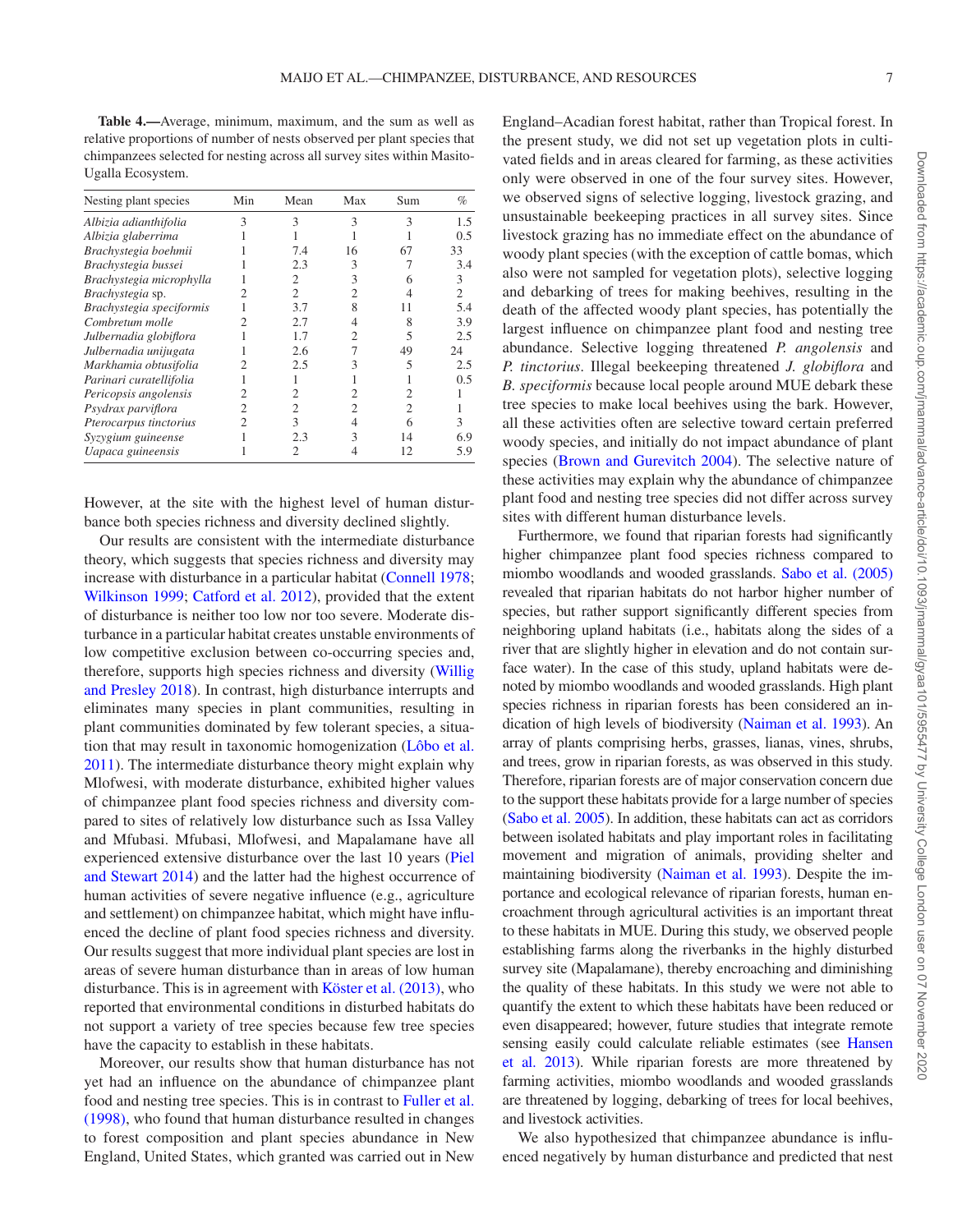counts would be high in areas of low or no human disturbance. Our results indicate that as human disturbance levels increase, there is a decrease in chimpanzee abundance despite resources being plentiful and more diverse in moderately disturbed sites. Based on our results, we argue that resource availability is not the only factor driving chimpanzee population size in moderately disturbed sites. Our results can be explained in the context of the deterring effect from human presence and activities. This argument is supported by [Garriga et al. \(2019\)](#page-8-38), who revealed that in the Moyamba district in southwestern Sierra Leone, the presence and the proximity of humans through roads available in chimpanzee habitats negatively influenced chimpanzee relative abundance and their distribution due to the risks associated with the likelihood of encountering people. Our results also are consistent with those of [Bryson-Morrison et al.](#page-8-6) [\(2017\),](#page-8-6) who showed that chimpanzees in a human-dominated landscape of Bossou, Guinea, preferred habitat types both with low human presence and abundant food availability. As reported by [Bryson-Morrison et al. \(2017\)](#page-8-6), Bossou chimpanzees preferred to travel, rest, and socialize in areas with low human-induced pressure. Our results suggest that human disturbance in chimpanzee habitat may affect chimpanzee spatial and temporal distribution, regardless of resource availability, i.e., feeding tree species in our case. However, not all human activities increase chimpanzee vulnerability to anthropogenic disturbance. Some studies suggest that chimpanzees can tolerate human disturbance such as agriculture, settlements, and low levels of hunting [\(Rist et al. 2009](#page-9-32); [Brncic et al. 2015](#page-7-6)). This argument is similar to that of [Garriga et al. \(2019\)](#page-8-38), who found that at larger spatial scales, settlements and human presence did not influence chimpanzee relative abundance. Yet, at a temporal level, they found that chimpanzees tended to reduce their activity at midday when human activity was more prevalent, indicating a certain degree of temporal divergence.

Although we were not able to assess chimpanzee behavior in relation to human disturbance, we acknowledge that chimpanzees may adjust behaviorally to disturbance. [Kühl et al.](#page-8-20) [\(2019\)](#page-8-20) argued that human disturbance in chimpanzee habitat not only influences critical resources for chimpanzee survival, but also erodes behavioral diversity. Some anthropogenic features are likely to influence chimpanzee behavioral activities (e.g., feeding, nesting, grouping, etc.) in response to human encounters and pressures exerted in their habitats [\(Brncic et al.](#page-7-6) [2015](#page-7-6); [Bryson-Morrison et al. 2016](#page-8-5); [McLennan et al. 2017](#page-8-26)). In support of this argument, Yuh et al. (2019) found that chimpanzees avoid nesting in frequently disturbed areas, similar to what may be occurring in MUE. Although chimpanzees are behaviorally flexible and are able to exploit human-influenced habitats [\(Hockings et al. 2012,](#page-8-3) [2015;](#page-8-4) [Bryson-Morrison et al.](#page-8-5)  [2016,](#page-8-5) [2017](#page-8-6)), anthropogenic activities, especially those that affect habitat integrity, threaten their survival.

Based on our findings, we encourage conservation planners and researchers to conduct extensive regular surveys to examine changes in chimpanzee critical resources over time in relation to levels of anthropogenic disturbance. Researchers should set up gradient studies of proximity to large settlements to examine thresholds for change in wildlife densities. Furthermore, additional effort should be employed to survey large areas and collect sufficient data that will allow for DISTANCE sampling rather than just nest counts. This will enable conservation planners to understand the causative relationships (i.e., effects of anthropogenic activities on chimpanzee resources and abundance), and opt for appropriate conservation actions to conserve the MUE, an important habitat for chimpanzees living outside national parks in western Tanzania.

### **Acknowledgments**

This work was supported by the Greater Mahale Ecosystem Research and Conservation (GMERC) Project. SPM received additional support from the Rufford Foundation (grant no. 27075-1). We thank the Tanzania Wildlife Research Institute (TAWIRI), the Commission for Science and Technology (COSTECH), and Mpanda District Council, for granting permission to conduct this study. We are thankful to field assistants and to the botanist, Yahya Abeid, who helped with identification of plant species. The UCSD/Salk Center for Academic Research and Training in Anthropogeny (CARTA) supports long-term research in the Issa Valley.

## **Supplementary Data**

Supplementary data are available at *Journal of Mammalogy* online.

**[Supplementary Data SD1.](http://academic.oup.com/jmammal/article-lookup/doi/10.1093/jmammal/gyaa101#supplementary-data)**—A list of chimpanzee plant food species documented in the Masito-Ugalla Ecosystem based on direct observations and the compiled diet lists from Issa Valley, Gombe, and Mahale Mountains National Parks [\(Goodall 1968;](#page-8-9) [Wrangham 1975;](#page-9-25) [Nishida and Uehara 1983](#page-9-2); [Nakamura et al. 2015](#page-9-7); [Piel et al. 2017](#page-9-8)).

# **Literature Cited**

- <span id="page-7-5"></span>BALCOMB, S. R., C. A. CHAPMAN, AND R. W. WRANGHAM. 2000. Relationship between chimpanzee (*Pan troglodytes*) density and large, fleshy-fruit tree density: conservation implications. American Journal of Primatology 51:197–203.
- <span id="page-7-1"></span>BALDWIN, P. J., W. C. McGrew, AND E. G. TUTIN. 1982. Wideranging chimpanzees at Mt. Assirik, Senegal. International Journal of Primatology 3:367–385.
- <span id="page-7-2"></span>Basabose, A. K. 2005. Ranging patterns of chimpanzees in a montane forest of Kahuzi, Democratic Republic of Congo. International Journal of Primatology 26:33–54.
- <span id="page-7-3"></span>Basabose, A. K., and J. Yamagiwa. 2002. Factors affecting nesting site choice in chimpanzees at Tshibati, Kahuzi-Biega National Park: influence of sympatric gorillas. International Journal of Primatology 23:263–282.
- <span id="page-7-4"></span>Bonnin, N., C. A. Van Andel, T. J. Kerby, K. A. Piel, L. Pintea, and A. S. Wich. 2018. Assessment of chimpanzee nest detectability in drone-acquired images. Drones 2:17.
- <span id="page-7-6"></span>BRNCIC, T., B. AMARASEKARAN, A. MCKENNA, R. MUNDRY, AND H. S. KÜHL. 2015. Large mammal diversity and their conservation in the human-dominated land-use mosaic of Sierra Leone. Biodiversity and Conservation 24:2417–2438.
- <span id="page-7-0"></span>BROOKS, T. M., ET AL. 2002. Habitat loss and extinction in the hotspots of biodiversity. Conservation Biology 16:909–923.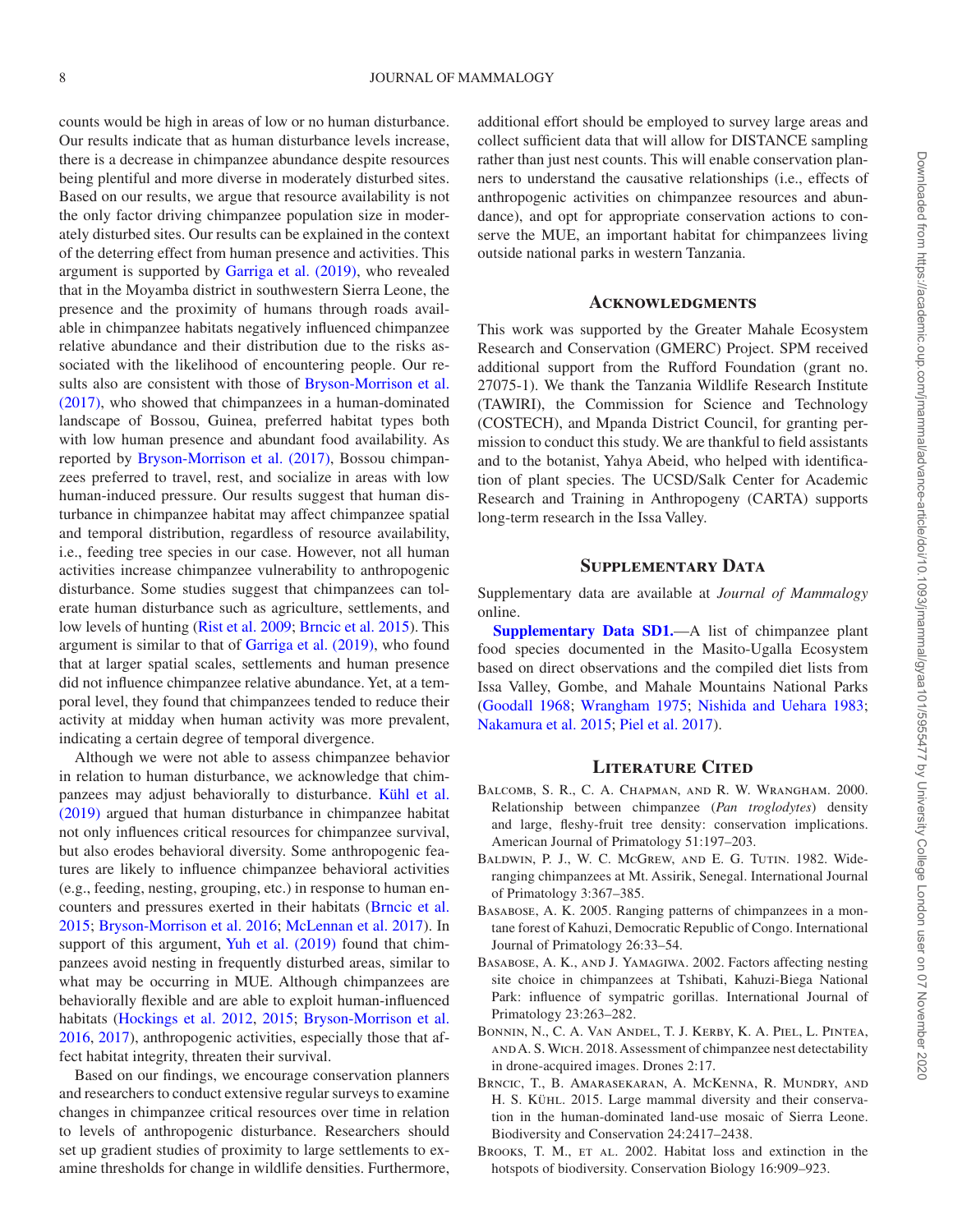- <span id="page-8-36"></span>BROWN, K. A., AND J. GUREVITCH. 2004. Long-term impacts of logging on forest diversity in Madagascar. Proceedings of the National Academy of Sciences of the United States of America 101:6045–6049.
- <span id="page-8-5"></span>Bryson-Morrison, N., T. Matsuzawa, and T. Humle. 2016. Chimpanzees in an anthropogenic landscape: examining food resources across habitat types at Bossou, Guinea, West Africa. American Journal of Primatology 78:1237–1249.
- <span id="page-8-6"></span>Bryson-Morrison, N., J. Tzanopoulos, T. Matsuzawa, and T. Humle. 2017. Activity and habitat use of chimpanzees (*Pan troglodytes verus*) in the anthropogenic landscape of Bossou, Guinea, West Africa. International Journal of Primatology 38:282–302.
- <span id="page-8-29"></span>Buckland, S., D. Anderson, K. Burnham, J. Laake, D. Borchers, and L. Thomas. 2001. Introduction to distance sampling: estimating abundance of biological populations. Oxford University Press. Oxford, United Kingdom.
- <span id="page-8-11"></span>Carvalho, J. S., C. F. Meyer, L. Vicente, and T. A. Marques. 2015. Where to nest? Ecological determinants of chimpanzee nest abundance and distribution at the habitat and tree species scale. American Journal of Primatology 77:186–199.
- <span id="page-8-32"></span>CATFORD, J. A., ET AL. 2012. The intermediate disturbance hypothesis and plant invasions: implications for species richness and management. Perspectives in Plant Ecology, Evolution and Systematics 14:231–241.
- <span id="page-8-23"></span>Cavada, N., S. Tenan, C. Barelli, and F. Rovero. 2019. Effects of anthropogenic disturbance on primate density at the landscape scale. Conservation Biology 33:873–882.
- <span id="page-8-22"></span>Chapman, C. A., and L. J. Chapman. 2000. Constraints on group size in red colobus and red-tailed guenons: examining the generality of the ecological constraints model. International Journal of Primatology 21:565–585.
- <span id="page-8-31"></span>CONNELL, J. H. 1978. Diversity in tropical rain forests and coral reefs. Science 199:1302–1310.
- <span id="page-8-8"></span>Doran, D. 1997. Influence of seasonality on activity patterns, feeding behavior, ranging, and grouping patterns in Taï chimpanzees. International Journal of Primatology 18:183–206.
- <span id="page-8-1"></span>FAHRIG, L. 2003. Effects of habitat fragmentation on biodiversity. Annual Review of Ecology, Evolution, and Systematics 34:487–515.
- <span id="page-8-7"></span>FOERSTER, S., ET AL. 2018. Feeding habitat quality and behavioral trade-offs in chimpanzees: a case for species distribution models. Behavioral Ecology 27:1004–1016.
- <span id="page-8-12"></span>FRUTH, B., N. TAGG, AND F. STEWART. 2018. Sleep and nesting behavior in primates: a review. American Journal of Physical Anthropology 166:499–509.
- <span id="page-8-35"></span>Fuller, J. L., D. R. Foster, J. S. McLachlan, and N. Drake. 1998. Impact of human activity on regional forest composition and dynamics in central New England. Ecosystems 1:76–95.
- <span id="page-8-38"></span>GARRIGA, R. M., ET AL. 2019. Factors influencing wild chimpanzee (*Pan troglodytes verus*) relative abundance in an agriculture-swamp matrix outside protected areas. PLoS ONE 14:e0215545.
- <span id="page-8-13"></span>GOODALL, J. M. 1962. Nest building behavior in the free ranging chimpanzee. Annals of the New York Academy of Sciences 102:455–467.
- <span id="page-8-9"></span>Goodall, J. 1968. The behaviour of free-living chimpanzees in the Gombe Stream Reserve. Animal Behaviour Monographs 1:161–311.
- <span id="page-8-0"></span>HACKEL, J. D. 1999. Community conservation and the future of Africa's wildlife. Conservation Biology 13:726–734.
- <span id="page-8-30"></span>Hammer, Ø., D. Harper, and P. Ryan. 2001. PAST: paleontological statistics software package for education and data analysis. Palaeontologia Electronica 4:1–9.
- <span id="page-8-37"></span>HANSEN, M. C., ET AL. 2013. High-resolution global maps of 21st-century forest cover change. Science 342:850–853.
- <span id="page-8-2"></span>Hanski, I. 2011. Habitat loss, the dynamics of biodiversity, and a perspective on conservation. Ambio 40:248–255.
- <span id="page-8-14"></span>Hernandez-Aguilar, R. A. 2009. Chimpanzee nest distribution and site reuse in a dry habitat: implications for early hominin ranging. Journal of Human Evolution 57:350–364.
- <span id="page-8-16"></span>Hernandez-Aguilar, R. A., J. Moore, and C. B. Stanford. 2013. Chimpanzee nesting patterns in savanna habitat: environmental influences and preferences. American Journal of Primatology 75:979–994.
- <span id="page-8-24"></span>Herrera, J. P., P. C. Wright, E. Lauterbur, L. Ratovonjanahary, and L. L. Taylor. 2011. The effects of habitat disturbance on lemurs at Ranomafana National Park, Madagascar. International Journal of Primatology 32:1091–1108.
- <span id="page-8-4"></span>HOCKINGS, K. J., ET AL. 2015. Apes in the Anthropocene: flexibility and survival. Trends in Ecology & Evolution 30:215–222.
- <span id="page-8-3"></span>HOCKINGS, K. J., J. R. ANDERSON, AND T. MATSUZAWA. 2012. Socioecological adaptations by chimpanzees, *Pan troglodytes verus*, inhabiting an anthropogenically impacted habitat. Animal Behaviour 83:801–810.
- <span id="page-8-10"></span>ITOH, N., AND M. NAKAMURA. 2015. Diet and feeding behaviour. Pp. 227–245 in Mahale chimpanzees: 50 years of research (M. Nakamura, K. Hosaka, N. Itoh, and K. Zamma, eds.). Cambridge University Press. Cambridge, United Kingdom.
- <span id="page-8-18"></span>JUNKER, J., ET AL. 2012. Recent decline in suitable environmental conditions for African great apes. Diversity and Distributions 18:1077–1091.
- <span id="page-8-34"></span>Köster, N., H. Kreft, J. Nieder, and W. Barthlott. 2013. Range size and climatic niche correlate with the vulnerability of epiphytes to human land use in the tropics. Journal of Biogeography 40:963–976.
- <span id="page-8-28"></span>Kouakou, C. Y., C. Boesch, and H. Kuehl. 2009. Estimating chimpanzee population size with nest counts: validating methods in Taï National Park. American Journal of Primatology 71:447–457.
- <span id="page-8-17"></span>KÜHL, H. S., ET AL. 2017. The critically endangered western chimpanzee declines by 80%. American Journal of Primatology 79:e22681.
- <span id="page-8-20"></span>KÜHL, H. S., ET AL. 2019. Human impact erodes chimpanzee behavioral diversity. Science 363:1453–1455.
- <span id="page-8-15"></span>LAST, C., AND B. MUH. 2013. Effects of human presence on chimpanzee nest location in the Lebialem-Mone Forest landscape, Southwest Region, Cameroon. Folia Primatologica 84:51–63.
- <span id="page-8-19"></span>LEENDERTZ, F. H., ET AL. 2006. Anthrax in Western and Central African great apes. American Journal of Primatology 68:928–933.
- <span id="page-8-33"></span>Lôbo, D., T. Leão, F. P. L. Melo, A. M. M. Santos, and M. TABARELLI. 2011. Forest fragmentation drives Atlantic forest of northeastern Brazil to biotic homogenization. Diversity and Distributions 17:287–296.
- <span id="page-8-25"></span>MCCARTHY, M. S., J. D. LESTER, AND C. B. STANFORD. 2017. Chimpanzees (*Pan troglodytes*) flexibly use introduced species for nesting and bark feeding in a human-dominated habitat. International Journal of Primatology 38:321–337.
- <span id="page-8-26"></span>McLennan, M. R., N. Spagnoletti, and K. J. Hockings. 2017. The implications of primate behavioral flexibility for sustainable human–primate coexistence in anthropogenic habitats. International Journal of Primatology 38:105–121.
- <span id="page-8-21"></span>Moore, D. L., and L. Vigilant. 2013. A population estimate of chimpanzees (*Pan troglodytes schweinfurthii*) in the Ugalla region using standard and spatially explicit genetic capture-recapture methods. American Journal of Primatology 76:335–346.
- <span id="page-8-27"></span>MORGAN, D., ET AL. 2018. African apes coexisting with logging: comparing chimpanzee (*Pan troglodytes troglodytes*) and gorilla (*Gorilla gorilla gorilla*) resource needs and responses to forestry activities. Biological Conservation 218:277–286.